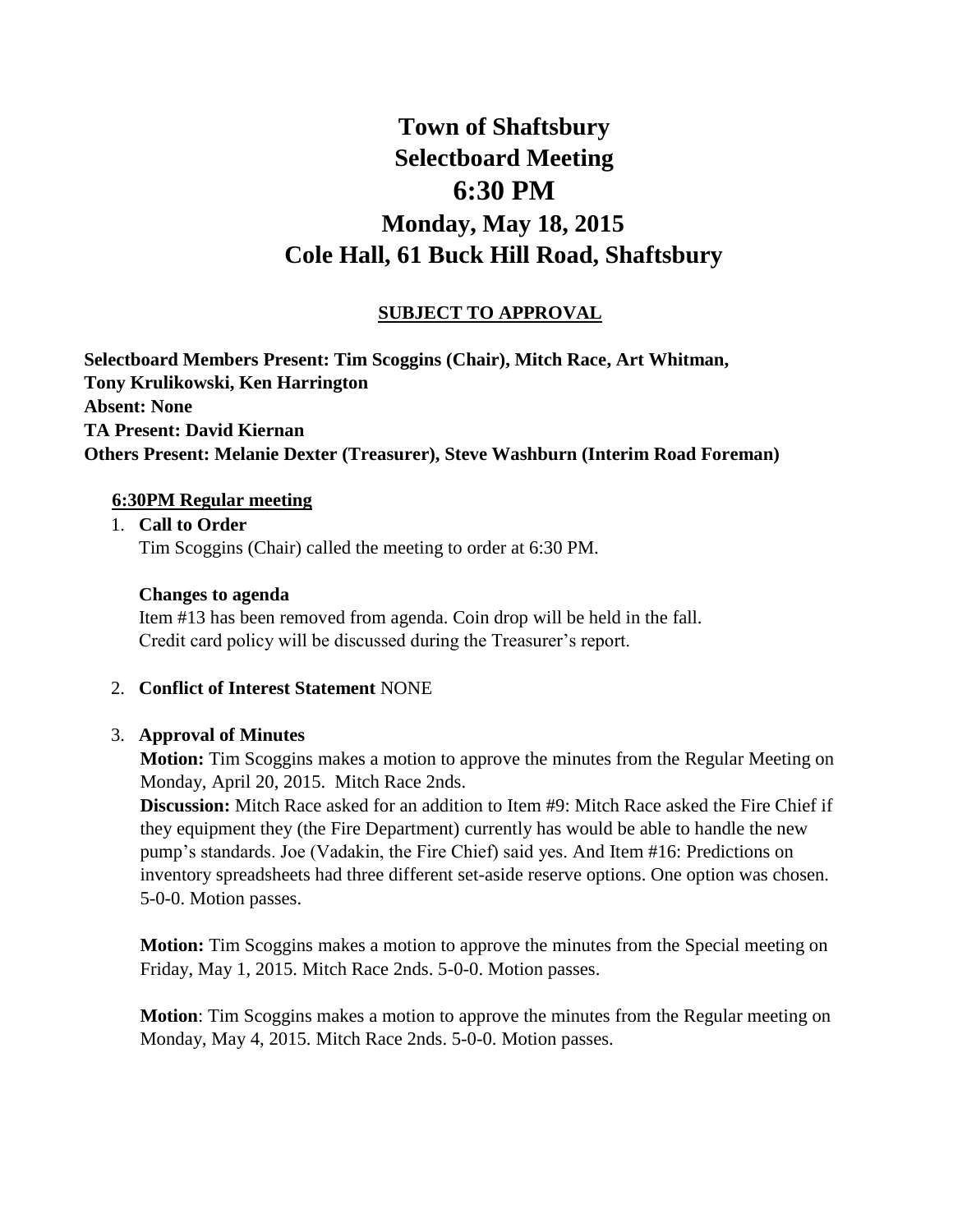#### 4. **Warrants**

**Motion:** Tim Scoggins makes a motion to approve Check Warrant #24 in the amount of \$43,180.55. Mitch Race 2nds. 5-0-0. Motion passes.

#### 5. **Announcements**

Shaftsbury Historical Society is holding its Ordinary Heroes Day on May 30, 2015 from 2:00 PM to 4:00 PM at the Galusha Homestead. Ceremony begins at 3:00 PM.

Listers have placed the Grand List on the Town website. Homeowners should check the listed information for accuracy and inform the Listers of any errors.

## a. **North Road Property Closing completed 13 May 2015**

The North Road property real estate transaction closed on May 13, 2014.

## b. **Mr. Herrington's Finish Line 5K – 21 June 9 am**

Mr. Herrington, who has been the gym teacher at Shaftsbury Elementary School for the past 31 years, is retiring. A race is being held on Father's Day, June  $21<sup>st</sup>$  in his honor. The school has information on signing up for the race.

## 6. **Public Comments**

None.

## 7. **Treasurer's Report – Melanie Dexter**

The difference between budget in April and as compared to today is about \$6,000 in items such as cemetery fees and pay-as-you throw.

Town is assuming more revenue in the forms of grants.

Expenditures are 85% complete.

Dipping in reserve by \$65,000 instead of \$120,000.

## a. **Credit Card Policy**

A credit card is needed to pay for expenses without having a delay or a need to reimburse employees.

The card would have a \$5,000 maximum and the Town Administrator would be the only authorized user.

Melanie Dexter agreed that this is a good idea. The same controls should be in place as petty cash.

Tim Scoggins stated the model credit card policy from the Vermont League of Cities and Town states that the Select Board will determine which officers and Town employees will be able to use a credit card and will establish limits.

Tim Scoggins recommended the following addendum:

The Town Administrator is authorized to acquire one card in his or her name for making town purchases. The Town Administrator is responsible for any and all credit card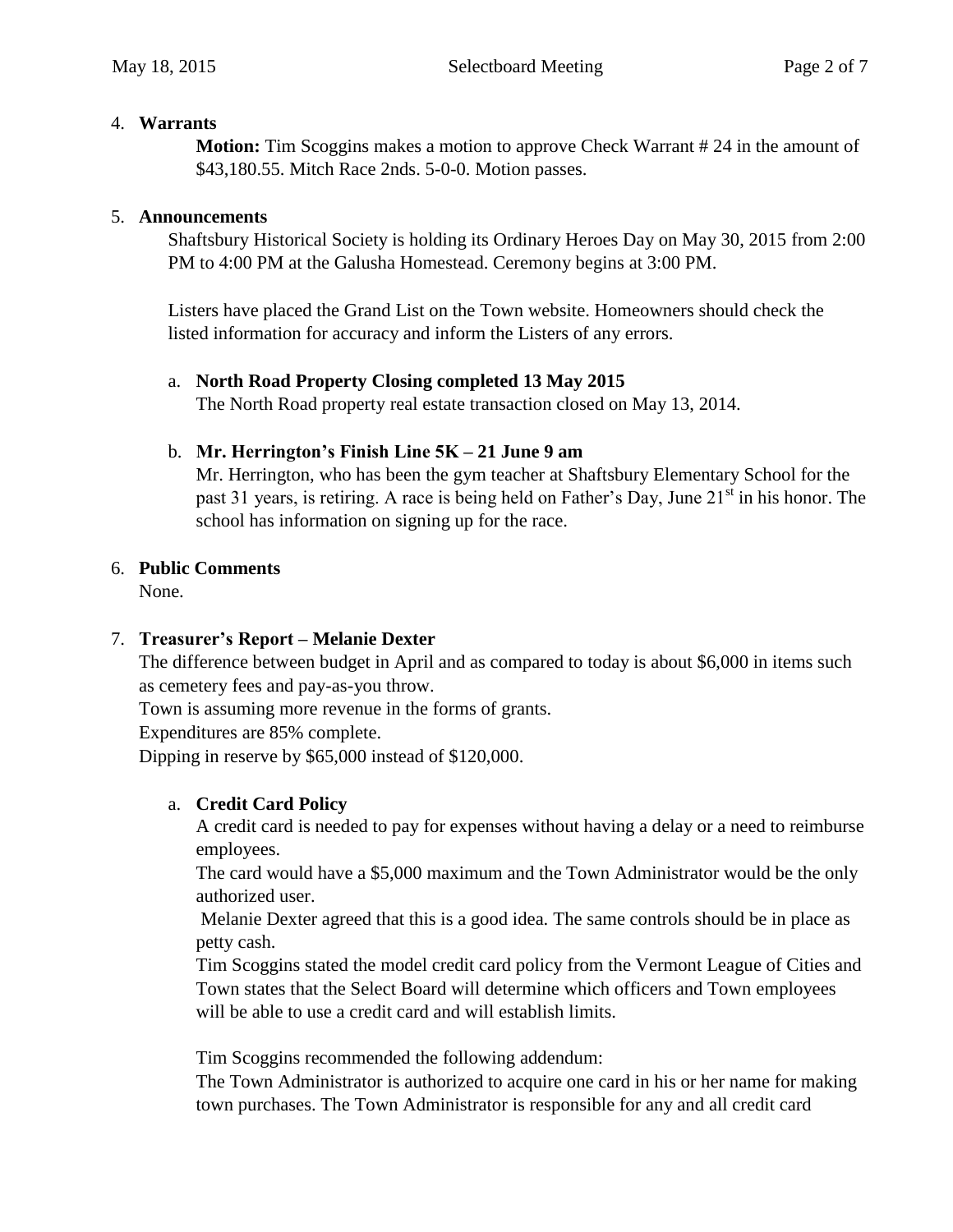purchases. Other Town officials and employees requiring credit card purchases shall request them from the Town Administrator. No single credit card purchase shall exceed the limit on incidental card purchases as defined in the Town policy, currently less than \$3,000. The credit limit on the card shall not exceed \$5,000.

Art Whitman expressed concern that if the Town Administrator's name is on the card, how can it be used when he or she is not available (e.g., on vacation).

Tim Scoggins suggested to take out "in his or her name."

Tony Krulikowski suggested to have two authorized signatures.

David Kiernan explained that this will only be used for real emergencies.

**Motion**: Tim Scoggins moves that the Selectboard adopt the VLCT model credit card policy as the Town of Shaftsbury credit card policy with the addendum as amended. Mitch Race 2nds. Motion passes. 5-0-0.

The policy will be signed at the next meeting. David Kiernan will move forward with acquiring the credit card.

## 8. **Treasurer's Office – Potential Restructuring of Office**

Melanie Dexter does not wish to continue as the Town Treasurer. She stated that this a job for a true accountant and the accounting is complicated. She will continue until a replacement is found.

David Kiernan is looking at the structures of the Treasurer's office in other towns. Other towns have intermediary positions, such as bookkeeper and financial coordinator along with a Treasurer. The Board was sent the model structures of the position from the Towns of Jericho and Moorestown.

The current duties of the accounts payable/payroll position would stay the same and still include solid waste reporting and VMERS (pension system) reporting.

The financial coordinator position would take on all bookkeeping practices that the Treasurer is doing now, computer system (NEMRC) management, maintain the Fund accounting, presenting a cash-on-hand schedule to the Selectboard, financial statements, attending Selectboard meetings as required, help Treasurer prepare for audits, help process tax bills and water bills.

The restructure would only cost about \$2,500 more a year. Continuity would be a benefit.

The financial coordinator would be a town employee.

Only the Treasurer position is a bonded position.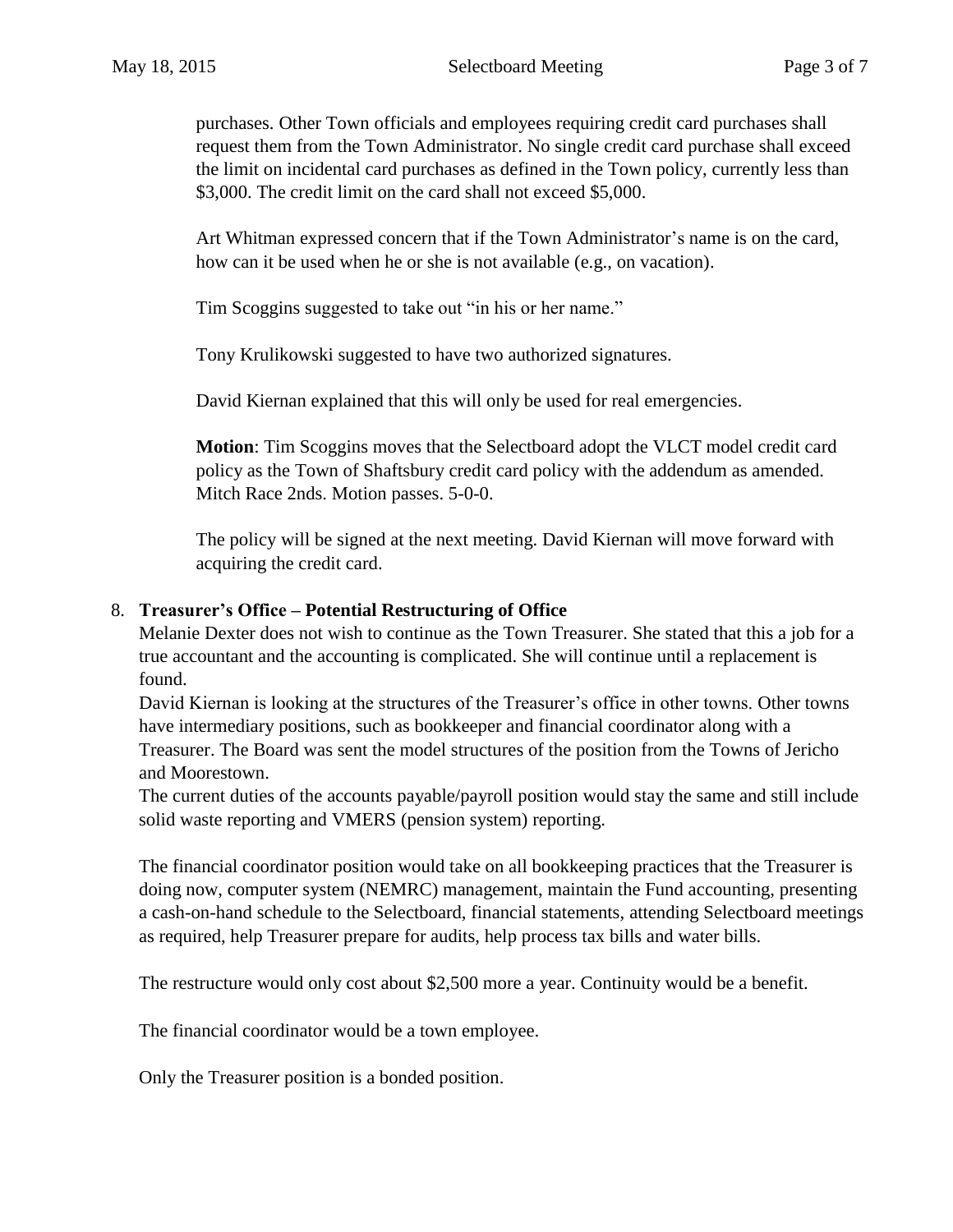If the Treasurer resigns before the end of the term, the Selectboard will appoint a replacement until the next election date.

**Motion**: Art Whitman makes a motion to allow David Kiernan to pursue restructuring the Treasurer's office to include a Financial Coordinator and defining lesser Treasurer duties. Tony Krulikowski 2nds. 5-0-0. Motion passes

## 9. **Interim Road Foreman Report – Steve Washburn**

Steve Washburn addressed the Board to discuss the road department's weekly work schedule, including the replacement of missing signs in Town.

Paran Road suffered from washboarding as result of the December mud season. The stones did not adhere to the road. The road was graded again on the morning of this meeting.

Daniels Road and West Mountain Road also suffered from washboarding during this season.

Trees were removed from Potter Montgomery Road. More work will be done on Potter Montgomery than originally intended. The road has no drainage and is very wet.

The road department staff have accrued up to 80 hours of comp that they cannot complete before the July 1 (end of fiscal year) deadline with being short-staffed. David Kiernan recommended to extend using the time accrued to the end of the calendar year or pay the staff for the overtime rate

**Motion**: Art Whitman makes a motion for the road crew to use their comp time by the end of the calendar year, instead July 1 as previously agreed to. Tim Scoggins 2nds. 5-0-0. Motion passes.

The road department has discussed switching to a schedule of four 9-hour days a week. This schedule is to begin after Memorial Day weekend. This schedule did not work for everyone on staff. Therefore, there will be further discussion and the change in the schedule will not begin after the holiday weekend.

Art Whitman asked about blacktopping. The class 3 road fund will be available for some paving. Town is waiting to hear from the State about grants. Town will have to spend \$32,000 as match to the grants, if received.

Art Whitman asked that the road department address a rotten tree on Cold Spring that is obstructing the road.

David Kiernan asked residents to call the Highway Hotline to report rotten and fallen trees.

# 10. **Rupert's New Town Garage Site Visit**

Ken Harrington and Tim Scoggins visited the new town garage in Rupert. The building is a fivebay garage, which includes fans installed in cupolas for venting purposes. The floor is pitched and has no floor drains. The cost of the project was \$500,000 and building size is about 60 feet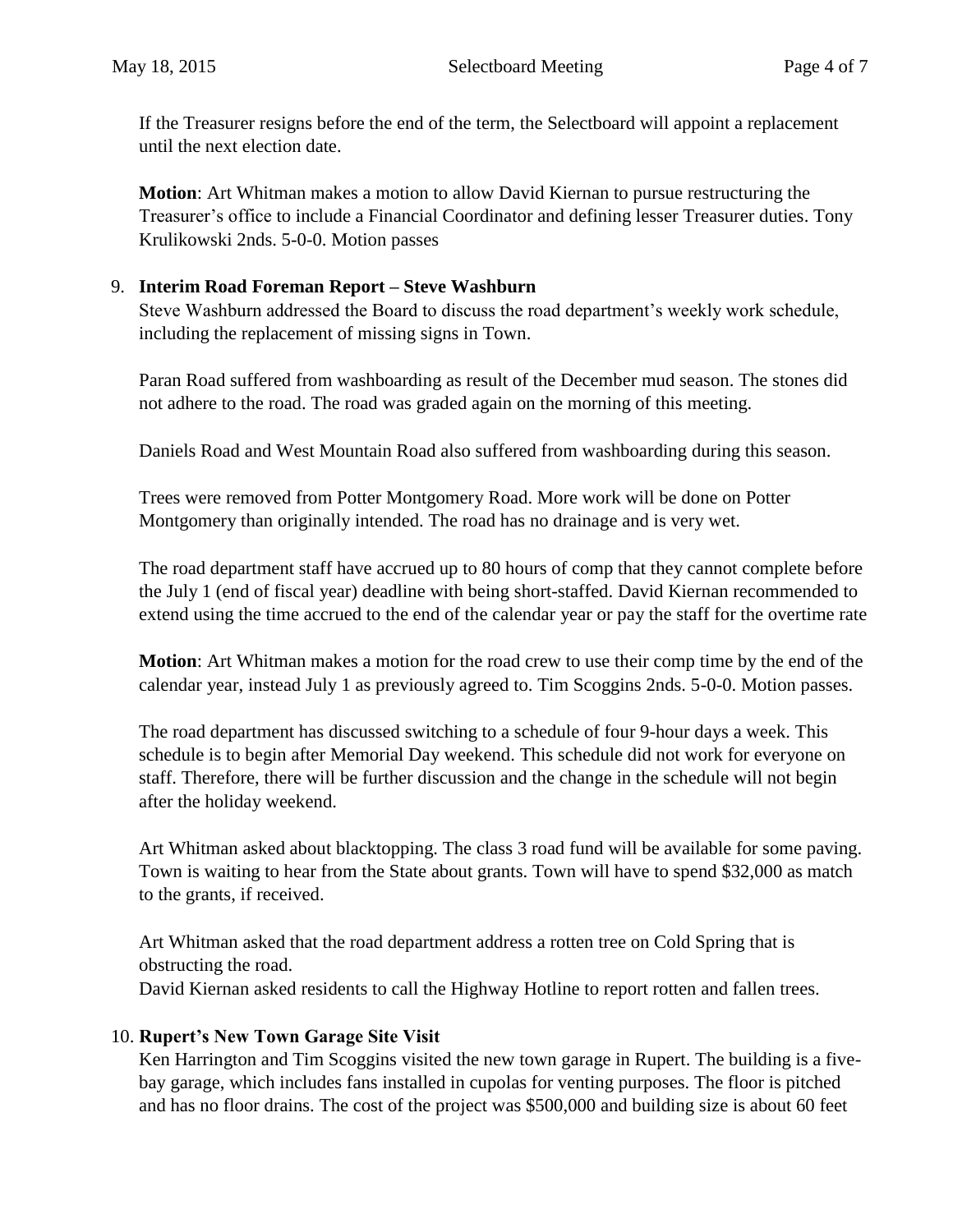by 120 feet. Members of the Rupert Selectboard acted as contractors for the project, saving money on the overall project.

## a. **Garage Cost Analysis review**

Tim Scoggins revisited the estimates for the Town garage to compare the Rupert garage against the estimates from the last discussion of the Town garage (February 9, 2015 meeting).

Art Whitman asked for the definition of a maintenance bay, specifically if this is the square footage or if this includes the tools to be placed in the maintenance. When a maintenance bay is added to the plan versus a regular bay, the cost estimate goes up.

The voters will vote on a town garage next March. By the beginning of Fiscal Year 17, three payments will have been made into the garage fund. \$700,000 will need to be borrowed at that time.

David Kiernan discussed ClearSpan Buildings. He will give information to the Selectboard about these.

## 11. **Opening Bids Howard Park Tennis Courts**

Three bids were received.

- 1. Advantage Tennis Inc. \$10,866 for a three-coat system with a 4-year warranty covering cracks and surface or \$9,085 for two-coat system with a 3-year warranty.
- 2. Vermont Recreational Surfacing and Fencing Inc. \$7,800 Option A for a three coat system with a 3-year warranty on cracks. \$400 Basketball court lines. \$175 for quick start lines.
- 3. Vermont Tennis Court Resurfacing. \$12,601.

The Selectboard will review the details and the Recreation Committee will meet to discuss. There is a \$10,000 grant from the State that the Town will match these funds to help pay for this work.

There are other projects in Howard Park that will also be paid for with this money.

# 12. **BC Solid Waste Alliance Ordinance – Final**

The petition period for this ordinance will end on May 20. There have been no petitions at this time. If there are no petitions, the ordinance will take effect.

## 13. **Authorization for coin drop SFD**

# 14. **Road Closure authorization for Mr. Herrington's 5K**

The run (as discussed in Announcements at this meeting) will begin at Howard Park, run down Buck Hill, go to Cleveland Park and return to Howard Park. On Sunday, June 21, the roads would be closed between 8:30 am and 10:30 am.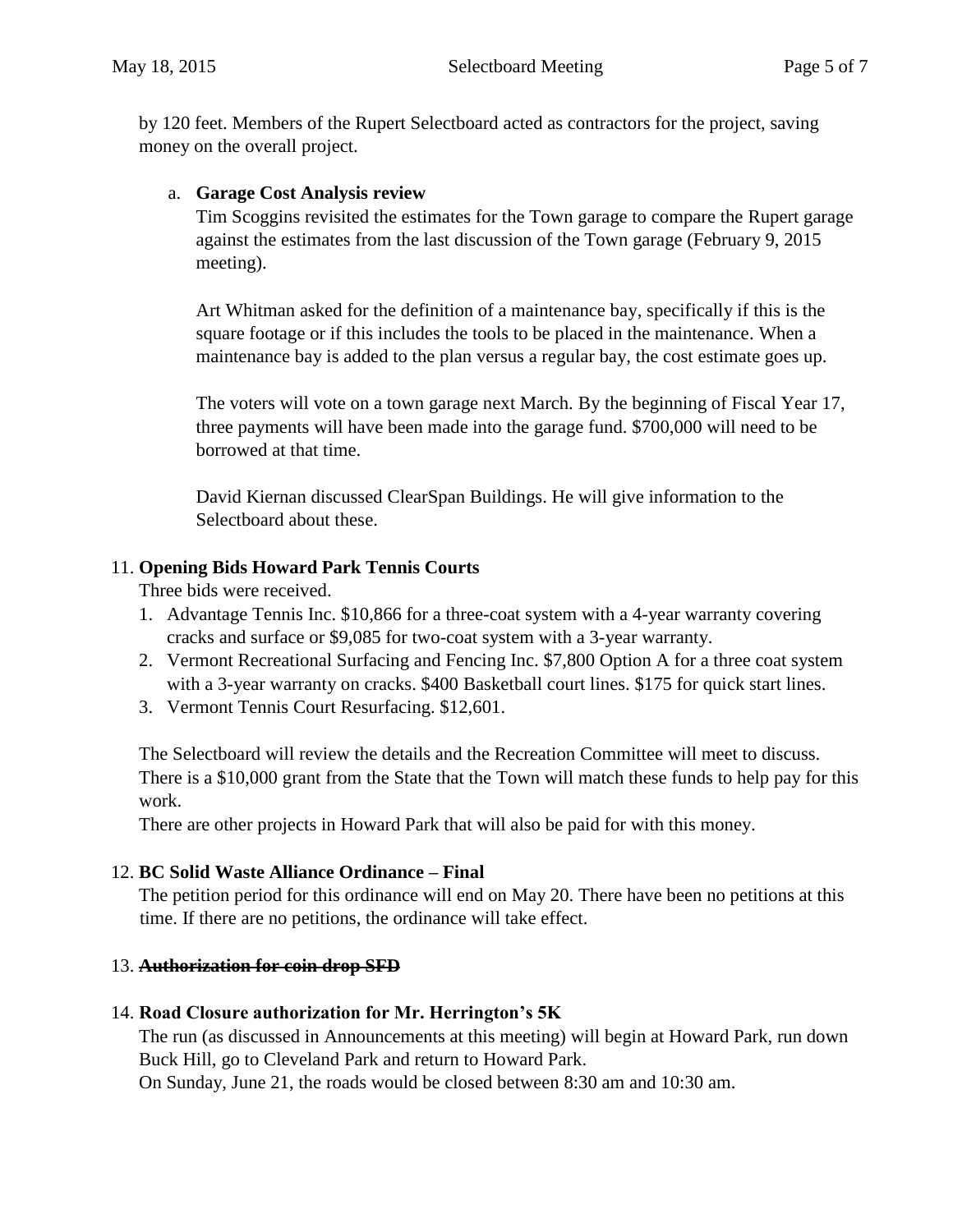**Motion**: Mitch Race makes a motion to close the street from Howard Park to 7A and Church Street from 7A to Cleveland Avenue and Cleveland Avenue to Holliday Drive on the 21<sup>st</sup> of June. Ken Harrington 2nds. 5-0-0. Motion passes.

There will be signs for the road closing. Sheriff(s) will be hired for the road closures. There is a 4-hour minimum to contract the Sheriff for an event. The Constable has been asked to help with this event.

## 15. **Better Back Roads Grant Application**

David Kiernan has submitted an application for a grant to have Shaftsbury Hollow Road engineered. The grant is for \$4,000. Town's match will be \$1,000. Repair plans will be designed for the area.

**Motion:** Tim Scoggins moves to allow David Kiernan to apply for the Better Back Roads Grant with a \$1,000 match. Mitch Race 2nds.5-0-0. Motion passes.

## 16. **Town Audit**

The Town has an audit policy to have audit at the end of the term of the Treasurer, every three years. If the Treasurer is in office for more than three years (one term), audit shall take place every six years.

David Kiernan put together a request for proposals.

Former Treasurer Bill Fisk gave suggestions for bid proposals for town audits: request a management letter and ten-hours of consulting time to answer questions at the end of the audit.

**Motion:** Tim Scoggins makes a motion to allow David Kiernan to request proposals for a Town audit. Tony Krulikowski 2nds. 5-0-0. Motion passes.

# 17. **Town Administrator's Report**

The Delinquent Tax Collector will hire an attorney for an upcoming tax sale.

There is a request for Hometown Hospitality/The Perfect Wife Restaurant and Tavern to serve alcohol at a wedding rehearsal on Town Line Road on June 12, 2015. **Motion**: Mitch Race moves to approve the catering event. Tim Scoggins 2nds. Motion passes.

# **Local Emergency Operations Plan (LEOP)**

(As discussed in the 4/20/15 Selectboard meeting, Tim Scoggins had to complete the ICS-100 course online at the FEMA website in order to sign the LEOP. He has completed the class and signed the document at this meeting.

# 18. **Other Business**

Ken Harrington inquired about the Truck (specifically, the Truck that was in a building that caught fire). David Kiernan stated that it is an active investigation and he could only comment that it is moving along.